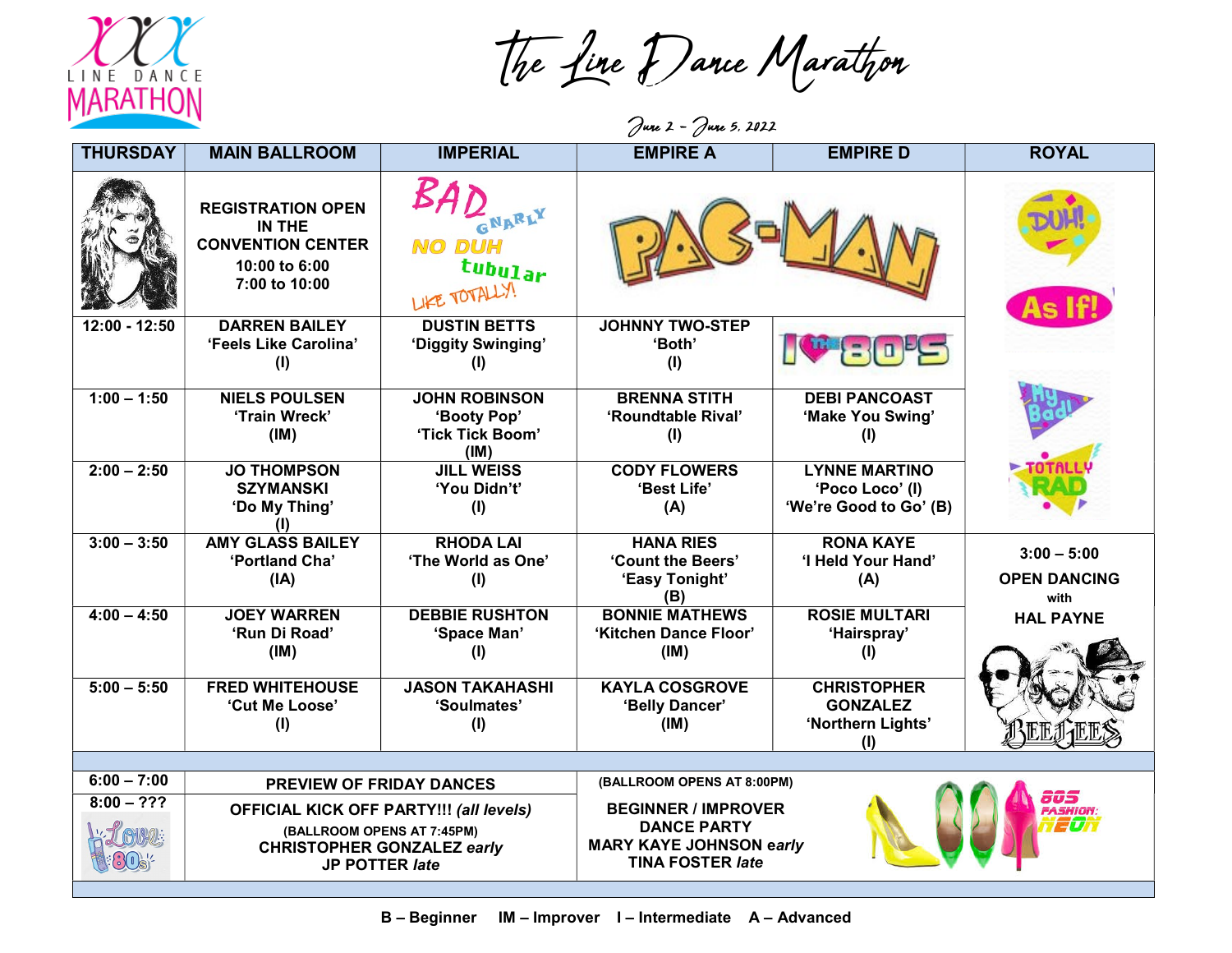| <b>FRIDAY</b>                                                  | <b>MAIN BALLROOM</b>                                                                                                              | <b>IMPERIAL</b>                                                    | <b>EMPIRE A</b>                                                                                            | <b>EMPIRE D</b>                                                                        | <b>ROYAL</b>                                                       |
|----------------------------------------------------------------|-----------------------------------------------------------------------------------------------------------------------------------|--------------------------------------------------------------------|------------------------------------------------------------------------------------------------------------|----------------------------------------------------------------------------------------|--------------------------------------------------------------------|
| 9:00<br>BIG<br>HAIR<br>$+$ don $t*$<br>$C\llap{$\mathcal{U}$}$ | <b>REGISTRATION OPENS</b><br><b>CONVENTION CENTER</b><br><b>USLDCC</b><br><b>CHAMPIONSHIP</b><br><b>PRELIMS</b><br>$9:30 - 11:30$ |                                                                    |                                                                                                            | The<br>Rubik's Cube<br>Rage                                                            |                                                                    |
|                                                                | <b>JUDGES</b>                                                                                                                     |                                                                    |                                                                                                            |                                                                                        |                                                                    |
| $10:00 - 10:50$                                                | <b>AMY GLASS BAILEY</b><br><b>DEBBIE RUSHTON</b><br><b>JO T SZYMANSKI</b><br><b>JOEY WARREN</b>                                   | <b>DARREN BAILEY</b><br>'Break into My Heart'<br>(I)               | <b>RHODA LAI</b><br>'Tick Tock, Tick Tock'<br>(I)                                                          | <b>RONA KAYE</b><br>'Watch Out'<br>(IM)                                                | <b>JOHNNY TWO-STEP</b><br>'The Joker and the<br>Queen'<br>(1)      |
| $11:00 - 11:50$                                                | <b>FRED WHITEHOUSE</b><br><b>MC - ROSIE MULTARI</b>                                                                               | <b>NIELS POULSEN</b><br>'Especially for You'<br>(IA)               | <b>JASON TAKAHASHI</b><br>'Sabor'<br>(1)                                                                   | <b>ADIA NUNO</b><br>'Midnight Mess Around'<br>'Yeehaw'<br>(IM)                         | <b>DEBI PANCOAST</b><br>'Finesse on the Floor'<br><b>Technique</b> |
| 12:00 - 12:50                                                  | <b>SCOTT BLEVINS</b><br>'Wild Child'<br>(1)                                                                                       | <b>JOHN ROBINSON</b><br>'Mississippi<br>Countdown'<br>(I)          | <b>KAYLA COSGROVE</b><br>'Get Your Dance On'<br>(IM)                                                       | <b>JO THOMPSON</b><br><b>SZYMANSKI</b><br>'Peppermint Twist' (B)<br>'Just Fly' (IM)    | 12:00 to 2:00<br><b>OPEN DANCING</b><br>with                       |
| $1:00 - 1:50$                                                  | <b>JOEY WARREN</b><br>'We're Unstoppable'<br>(IA)                                                                                 | <b>AMY GLASS BAILEY</b><br>'Hear My Voice'                         | <b>ADIA NUNO</b><br>'Draggin' Your Boots'<br>(1)                                                           | <b>DARREN BAILEY</b><br>'Til the Neon's Gone'<br>(IM) 'That's When I<br>Remember' (B)  | <b>HAL PAYNE</b>                                                   |
| $2:00 - 2:50$                                                  | <b>FRED WHITEHOUSE</b><br>'Settle the Score'<br>(A)                                                                               | <b>DEBBIE RUSHTON</b><br>'5 o'Clock Dance'<br>(1)                  | <b>DUSTIN BETTS</b><br>'All Shook Up'<br>(1)                                                               | <b>ROSIE MULTARI</b><br>'The Four Wanderers'<br>'When the Nightfalls'<br>(B)           |                                                                    |
| $3:00 - 3:50$                                                  | <b>AMY GLASS BAILEY</b><br>'Take You for Granted'<br>(1)                                                                          | <b>JILL WEISS</b><br>'23 With Me'<br>'Friday at the Dance'<br>(IM) | <b>JOEY WARREN</b><br>'Crazy in Line'<br>(I)                                                               | <b>HANA RIES</b><br>'Crazy What Love<br>Can Do' (B)<br>'Steal My Love' (IM)            | 3:00 to 5:00<br><b>OPEN DANCING</b><br>with                        |
| $4:00 - 4:50$                                                  | <b>NIELS POULSEN</b><br>'The Stroma Dance'<br>(A)                                                                                 | <b>DUSTIN BETTS</b><br>'90 Days'<br>(I)                            | <b>CODY FLOWERS</b><br>'Throwback Song'<br>(1)                                                             | <b>LYNNE MARTINO</b><br>'Breezy'<br>'Carribean Plans'<br>(IM)                          | <b>HAL PAYNE</b>                                                   |
| $5:00 - 6:30$<br>$6:30 - 8:00$                                 | <b>USLDCC CHAMPIONSHIP FINALS</b><br>PREVIEW OF SATURDAY & SUNDAY DANCES                                                          |                                                                    | <b>CHAMPIONSHIP JUDGES</b><br>DARREN – FRED – JO – JOEY<br><b>JOHN - NIELS - RHODA</b>                     |                                                                                        | $\bullet$ $\blacksquare$<br>$\sum_{i=1}^{n}$                       |
| $8:00 - ???$                                                   | <b>DANCE PARTY</b><br>(BALLROOM OPENS AT 7:45PM)<br><b>CHRISTOPHER GONZALEZ early</b><br>JP POTTER late                           |                                                                    | <b>BEGINNER / IMPROVER</b><br><b>DANCE PARTY</b><br><b>MARY KAYE JOHNSON</b><br>(BALLROOM OPENS AT 7:45PM) | <b>REQUEST</b><br><b>DANCE PARTY</b><br><b>TINA FOSTER</b><br>(BALLROOM OPENS AT 10PM) | 0000                                                               |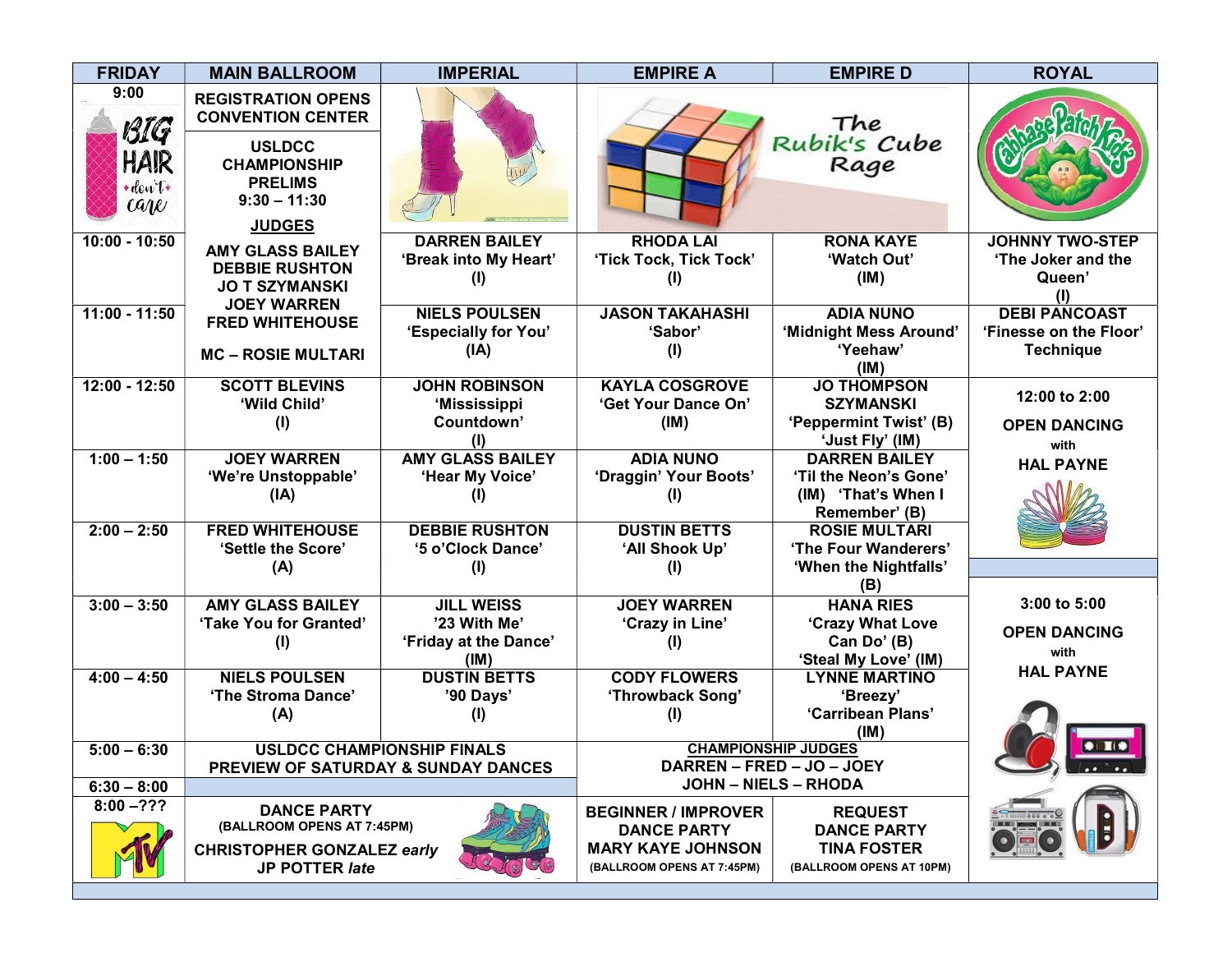| <b>SATURDAY</b>                                                           | <b>MAIN BALLROOM</b>                                               | <b>IMPERIAL</b>                                                                                                                            | <b>EMPIRE A</b>                                                                             | <b>EMPIRE D</b>                                                               | <b>ROYAL</b>                                                     |
|---------------------------------------------------------------------------|--------------------------------------------------------------------|--------------------------------------------------------------------------------------------------------------------------------------------|---------------------------------------------------------------------------------------------|-------------------------------------------------------------------------------|------------------------------------------------------------------|
| 9:00<br><b>BEATLES</b><br>南京局                                             | <b>REGISTRATION OPENS</b><br><b>CONVENTION CENTER</b><br>23        | 1989 Berlin Wall Falls                                                                                                                     |                                                                                             |                                                                               | XIII OLYMPIC<br>WINTER<br>games<br>LAKE<br>PLACID<br><b>1980</b> |
| $10:00 - 10:50$                                                           | <b>NIELS POULSEN</b><br>'Let's Make Some<br><b>Bubbles'</b><br>(A) | <b>DEBBIE RUSHTON</b><br>'Flex'<br>(1)                                                                                                     | <b>JOHN ROBINSON</b><br>'G-O-O-D'<br>'Just Vibin'<br>(IM)                                   | <b>LYNNE MARTINO</b><br>'US Someday'<br>(IM)                                  |                                                                  |
| $11:00 - 11:50$                                                           | <b>SCOTT BLEVINS</b><br>'Zig Zag'                                  | <b>JILL WEISS</b><br>'Slow Down Summer'<br>(1)                                                                                             | <b>JASON TAKAHASHI</b><br>"2B Human"<br>(1)                                                 | <b>CODY FLOWERS</b><br>'Hoopty Hoop'<br>(IM)                                  | 11:00 to 1:00                                                    |
| $12:00 - 12:50$                                                           | <b>DARREN BAILEY</b><br>'Going Overdrive'<br>(I)                   | <b>JO THOMPSON</b><br><b>SZYMANSKI</b><br>'Latin Fusion'<br>(1)                                                                            | <b>DEBBIE RUSHTON</b><br>'Stomp It Out Now'<br>(I)                                          | <b>ROSIE MULTARI</b><br>'1-2 Cha Cha Cha' (B)<br>'Gotta Good Feeling'<br>(IM) | <b>OPEN DANCING</b><br>with<br><b>HAL PAYNE</b>                  |
| $1:00 - 1:50$                                                             | <b>FRED WHITEHOUSE</b><br>'Oh My Cha'<br>(A)                       | <b>NIELS POULSEN</b><br>'Blinded by Beauty'<br>(1)                                                                                         | <b>RONA KAYE</b><br>'Game On'<br>(1)                                                        | <b>RHODA LAI</b><br>'How Will I Know?' (B)<br>'Royal Deluxe' (IM)             |                                                                  |
| $2:00 - 2:50$                                                             | <b>JOHN ROBINSON</b><br>'Come Waste My Time'<br>(1)                | <b>DARREN BAILEY</b><br>'Better as One'<br>(A)                                                                                             | <b>BRENNA STITH</b><br>'That's What Love Is'<br>(1)                                         | <b>AMY GLASS BAILEY</b><br>'Shake Your Cake'<br>'Conga Line'<br>(IM)          | 2:00 to 5:00<br><b>OPEN DANCING</b>                              |
| $3:00 - 3:50$                                                             | <b>JO THOMPSON</b><br><b>SZYMANSKI</b><br>'Suave'                  | <b>FRED WHITEHOUSE</b><br>'Stilettos'<br>(1)                                                                                               | <b>KAYLA COSGROVE</b><br>'Born Foxxi'<br>(1)                                                | <b>DUSTIN BETTS</b><br>'Back to It'<br>(IM)                                   | with<br><b>HAL PAYNE</b>                                         |
| $4:00 - 4:50$                                                             | <b>AMY GLASS BAILEY</b><br>'Confident'<br>(1)                      | <b>JOEY WARREN</b><br>'No Baby No'<br>(1)                                                                                                  | <b>ADIA NUNO</b><br>'Tequila Does'<br>(A)                                                   | <b>ROSIE MULTARI</b><br>'Summertime Paradise'<br>(IM)<br>'Winona Ryder' (B)   | Like,<br>Omigod!                                                 |
| $5:00 - 7:30$                                                             |                                                                    |                                                                                                                                            |                                                                                             |                                                                               |                                                                  |
| $7:30 - 7:45$<br>$7:45 - 8:00$<br>$8:00 - ???$<br>UNETTE<br>Space Shuttle |                                                                    | <b>VIP SHOW SEATING</b><br><b>OPEN SHOW SEATING</b><br><b>USLDCC CHAMPIONSHIP AWARDS &amp; SHOW</b><br>DANCE PARTY! 'TOTALLY AWESOME 80'S' | <b>After The Show until-???</b><br><b>BEGINNER / IMPROVER</b><br><b>DANCE PARTY</b><br>with | <b>Ballroom Opens at 10pm</b><br><b>REQUEST</b><br><b>DANCE PARTY</b><br>with | Dude.                                                            |
| Explodes!                                                                 |                                                                    | <b>CHRISTOPHER GONZALEZ early</b><br>JP POTTER late                                                                                        | <b>MARY KAYE JOHNSON</b>                                                                    | <b>TINA FOSTER</b>                                                            |                                                                  |